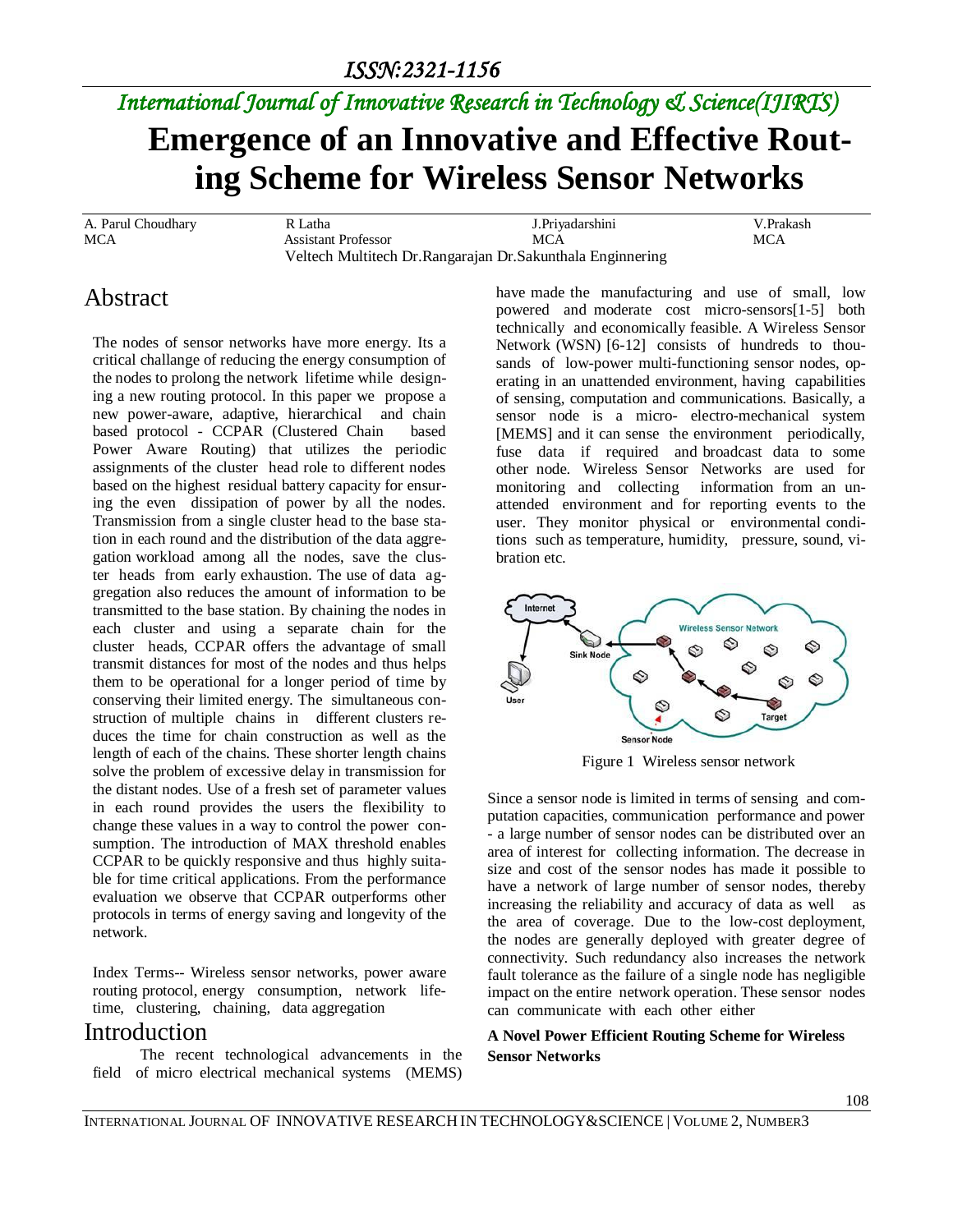## *International Journal of Innovative Research in Technology & Science(IJIRTS)*

Directly or through other nodes and thus form an autonomous intelligent network. The sensed information by the sensor nodes must be transmitted to a control center called the Base Station (BS) either directly or through other sensor nodes. The base station is fixed and located far away from the sensors. The base station can communicate with the end users either directly or through the existing wired network. In recent years wireless sensor networks have found widespread applications due the easy availability, ease of deployment, low cost and unattended nature of management. They are especially useful in sensing scenarios which are difficult to monitor directly by the human beings such as nuclear accident sites, disaster management, military surveillances in inhospitable terrain etc. Another potential area of use is security applications.

In wireless sensor networks the nodes are severely constrained by the amount of battery power available. Usually sensor networks are deployed in harsh physical environments where it is very difficult to replace the individual nodes or their batteries. Therefore, the preservation of the consumed energy plays an important role in the design of a new routing protocol in order to increase the longevity of the network. In this paper we propose a new power aware routing protocol - Clustered Chain based Power Aware Routing (CCPAR), which provides further reduction in power consumption and thereby increasing the lifespan of the network.

In our model of sensor network we have made the following assumptions

•The position of the base station is fixed and it is located far away form the sensors.

•All nodes in the network are homogeneous and energy constrained.

•No mobility of sensor nodes.

The rest of this paper is organized as follows. We discuss our proposed work in section 2. Section 3 presents the simulation and results. Finally in section 4 we conclude the paper.

#### II. PROPOSED SCHEME - CLUSTERED CHAIN BASED POWER AWARE ROUTING (CCPAR)

We propose a self-organizing, adaptive, hierarchical and chain based routing protocol - Clustered Chain based Power Aware Routing (CCPAR) that offers greater minimization of energy dissipation in sensor networks. Our wireless sensor network scenario consists of a base station which is located at a fixed position far away from the other nodes. It is the base station through which the external users interact and collect data about the environment sensed by the sensor nodes. The base station has constant source of power supply. It is, therefore, not constrained in terms of energy and can transmit with high power to all the nodes. We also assume that the base station has global knowledge about the entire network. All the nodes are homogeneous in terms of hardwire complexity and posses the same amount of initial energy.Since sensor nodes can use their limited supply of energy for computations and data transmissions, energy-conserving

forms of communication and computation are essential for Wireless Sensor Networks. Moreover, as WSNs consist of hundreds to thousands of sensor nodes, there is a possibility of huge number of transmissions within the network. Therefore, the routing protocol should be aware of these points. The proposed protocol can solve these problems. The key idea of CCPAR is to divide the whole network area into several clusters and select a cluster head for each cluster. Within each cluster a chain of sensor nodes is formed so that each node receives from and transmits to a close neighbour. This results in small transmit distances for most of the nodes and reduced power consumption for transmission. The chain is connected to the cluster head in each cluster. The gathered data move from node to node, get fused and eventually reach the cluster head. Each cluster head is also connected in a chain of cluster heads. Thus every cluster head needs to transmit data only to the next cluster head in the chain instead of transmitting to the far away base station. This reduces the transmit distances for the cluster heads and saves them from high energy transmission. The data gets aggregated and propagated along the chain of cluster heads. Ultimately in each round, instead of multiple cluster heads transmitting to the base station, only a single cluster head from the chain sends the aggregated data to the base station thus reducing both the number of transmissions as well as the amount of data to be transmitted. As computation is much cheaper than communication, this saves the cluster heads from quickly dying out and increases the overall network lifetime.

#### *A. Radio Model [13][14]*

In this protocol, we use the first order radio model of LEACH [13]. According to this model, a radio dissipates  $E_{elec}$  =50 nJ/bit to run the transmitter or receiver circuitry and for transmitter amplifier it dissipates  $\varepsilon_{\text{amp}} = 100$ pJ/bit/m<sup>2</sup>. We consider an  $r^2$  energy loss due to channel transmission [15, 16]. The following equations are used for calculating transmission costs and receiving costs for a kbit message and a distance d.

#### **For transmitting**:-

 $E_{Tx}$  (k, d) =  $E_{Tx\text{-elec}}$  (k) +  $E_{Tx\text{-amp}}$  (k, d)  $E_{Tx}$  (k, d) =  $E_{elec}$  \*k +  $\varepsilon_{amp}$  \*k\*d<sup>2</sup>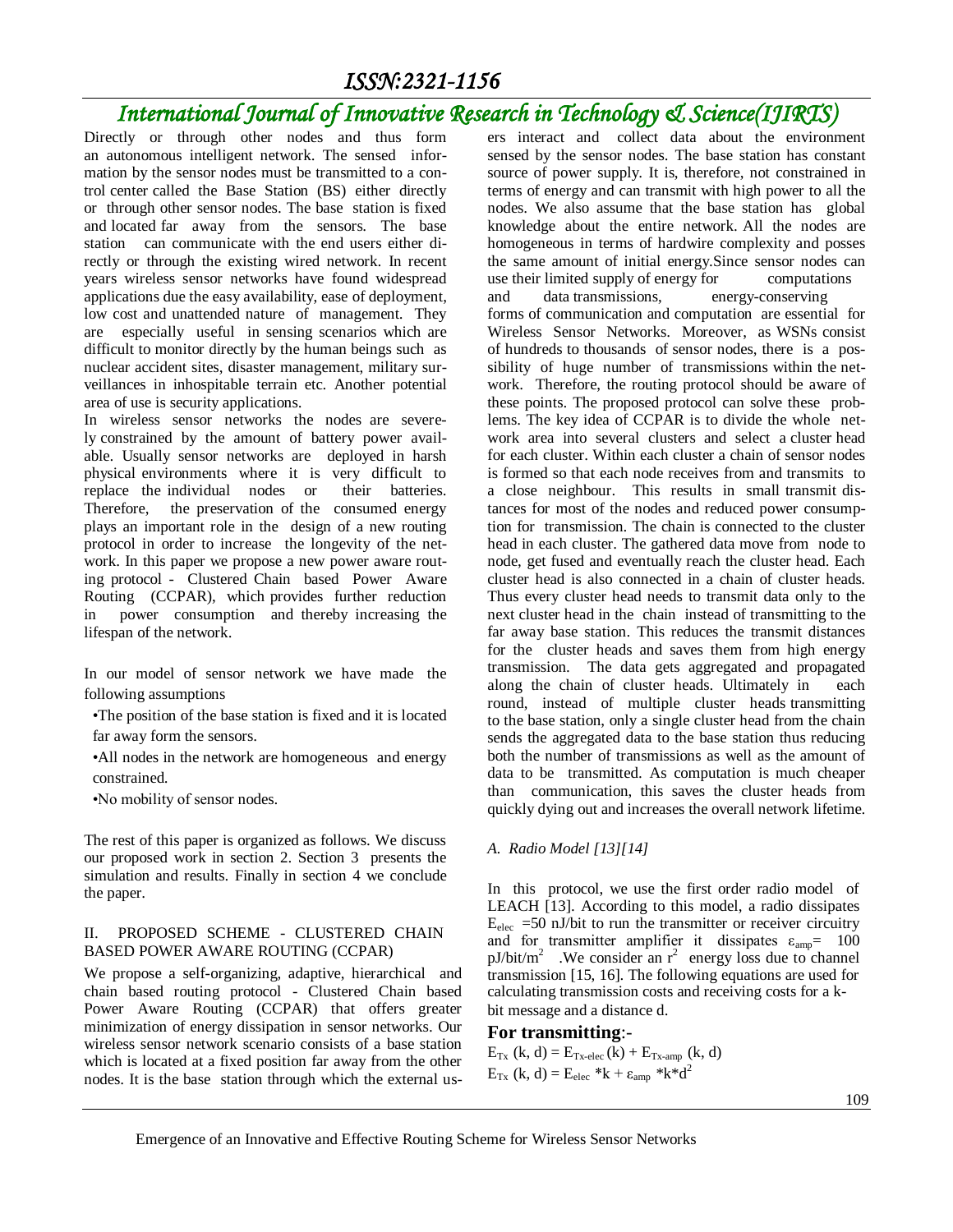## *International Journal of Innovative Research in Technology & Science(IJIRTS)*

#### **For receiving**:-

 $E_{Rx}$  (k) =  $E_{Rx\text{-elec}}$  (k)  $E_{Rx}$  (k) =  $E_{elec}$  \*k

For these parameters receiving is also a high cost operation. Therefore, the focus should not only be on reducing the transmit distances but also be on minimizing the number of transmissions and receives. CCPAR achieves its energy efficiency by reducing the distance d, the number of transmit and receive operations as well as the amount of data to be transmitted and received. We also assume that the radio channel is symmetric in the sense that for a given signal to noise ratio, the required energy for transmitting a message from node x to node y is the same as the energy needed for transmitting a message from node y to x.

#### *B. CCPAR – Algorithm Details*

The total process for this protocol consists of a number of rounds. At the end of each round, data is sent to the base station. And then the base station transmits the required data to the users through external networks. Each round of this algorithm consists of the following phases.

1) *Cluster Formation, Cluster Head Selection and Chain of Cluster Heads Construction:* In our scheme the base station has global knowledge about the location of all the nodes in the network and, therefore, at the very first round it divides the whole area into a number of clusters in an attempt to uniformly distribute the nodes across all the clusters and to ensure the coverage of the whole of the deployed region. The base station then selects one node from each cluster as the cluster head. This initial selection is done depending on the proximity to the base station based on the assumption that at startup every node has the same energy level. After the selection of the cluster heads, the base station computes the chain of cluster heads and broadcasts this chain to the cluster head nodes.

2) *Chain Formation within Clusters and Schedule Set Up:*  After the chain of cluster heads is formed, each cluster head node broadcasts the "cluster-head-declaration" message to other nodes in its corresponding cluster. In

order to prevent any possible collision, CSMA MAC protocol is used by the cluster heads. Each non-cluster head node then selects its own cluster head on the basis of the signal strength of the received declaration message. This approach is followed because, assuming the propagation channel to be symmetric, a non-cluster head node will require minimum transmission power for communicating with that particular cluster head node, from which it receives the declaration message with the highest

signal strength. In case of a tie, a random tie-break is applied. Once the non-cluster head node has selected its cluster head, it must inform its decision by transmitting back to the cluster head. This transmission is done using CSMA MAC protocol in order to avoid collision from other nodes.









The cluster head node, after having received the responses from all the other nodes belonging to its corresponding cluster, computes the chain of non-cluster head nodes and broadcasts it to all the sensor nodes in its cluster. Once this chain construction within the cluster is complete, the cluster head node creates a TDMA schedule according to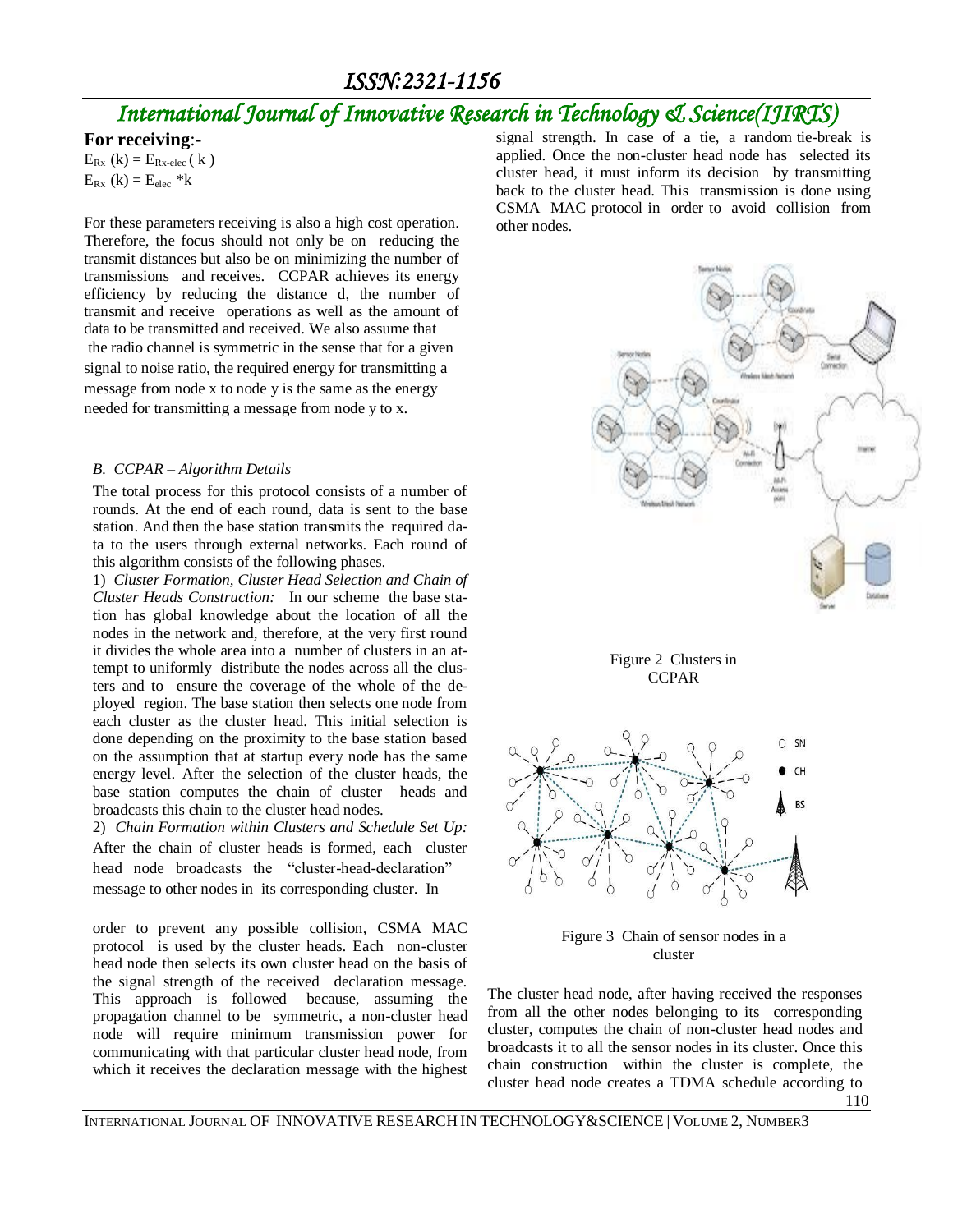## *International Journal of Innovative Research in Technology & Science(IJIRTS)*

the number of nodes in its cluster. It then broadcasts the schedule to all the nodes in the chain thus instructing them to start the data transmission from one end of the chain and telling each node the time at which it can transmit.

#### **A Novel Power Efficient Routing Scheme for Wireless Sensor Networks**

Previously received TDMA schedule. The gathered data thus move from node to node along the chain of sensor nodes within the cluster, get fused and eventually reach the cluster head.

Each cluster head is also connected in another chain of cluster heads. Thus every cluster head does not need to transmit directly to the base station, which is at a greater distance. It fuses its data with the one received from its

previous cluster head in the chain before forwarding it to next neighbour. Ultimately only a single cluster head, which is selected as the leader by the base station for the current round, transmits the data to the base station.

Thus in normal cases the sensed data has to wait for the scheduled transmission time of a node to get transmitted. But this delay in transmission is intolerable in case of time critical data which needs to be sent urgently to the base approach is taken. Here we introduce the concept of MAX threshold. When the sensed data value is less than the MAX threshold the normal approach is taken. But when it.



Figure 4 Network structure of CCPAR

3) *Data Transfer:* After the chain construction within the cluster is complete, each cluster head broadcasts the sensor nodes belonging to its cluster the following three parameters – MIN Threshold, MAX Threshold and Change Factor (CF). Each sensor node senses the environment continuously. If the sensed value is less than the MIN threshold in that case the node does not aggregate its

sensed value with the one that it receives from its previous node in the chain. It directly transmits the received data from its previous node to the next node in the chain. MIN threshold thus saves the local sensor nodes from performing data aggregation function and in this way saves their precious battery power when the value of the sensed attribute does not fall in the range of interest of the user. The node behaves similarly if the sensed attribute value is equal to or greater than the MIN threshold and less than the MAX threshold but it changes by an amount that is less than the Change Factor (CF). The Change Factor (CF) thus also plays its role in reducing the amount of data to be aggregated and transmitted and thereby increasing the energy efficiency. In any of the previous two cases if a node does not receive any data from its previous node in the chain, then the node does not need to perform both data aggregation and data transmission. Thus in case of less frequent changes in the sensed attribute values, CCPAR is able to achieve a significant reduction in data aggregation and data transmission. This reduces a lot of energy consumption for the nodes. When the sensed value is equal to or greater than the MIN threshold but less than the MAX threshold and the change in the value of the attribute is equal to or greater than the Change Factor (CF), in that case the node aggregates its own data with the one received from its closest neighbour in the chain. Then it transmits the aggregated data to its next neighbour in the chain during its allocated transmission time according to the is equal to or greater than the Max threshold – the sensor node immediately sends the data directly to the corresponding cluster head. This then sends it directly to the base station. Thus the use of MAX threshold enables us to reduce the transmission delay in case of critical data. At the end of each round, every node sends the information about its remaining energy level to the next node in the chain, and ultimately this information reaches the cluster head of each cluster. Every cluster head then forwards the information aggregated with the information regarding its own remaining energy level, along the chain of cluster heads to the base station. Having this information the base station can select the cluster heads for the next round based on the maximum remaining energy level of the nodes in each cluster and based on their proximity to the base station. The base station then informs its decision to the cluster heads. Once the cluster heads are selected, the base station can compute the chain of cluster heads and select the leader in that chain for the next round depending on the remaining energy level so that the cluster head with the duty of transmission to the base station is the one with the highest remaining energy level. After this the base station broadcasts this chain to the cluster heads and then the further steps are repeated for the next round.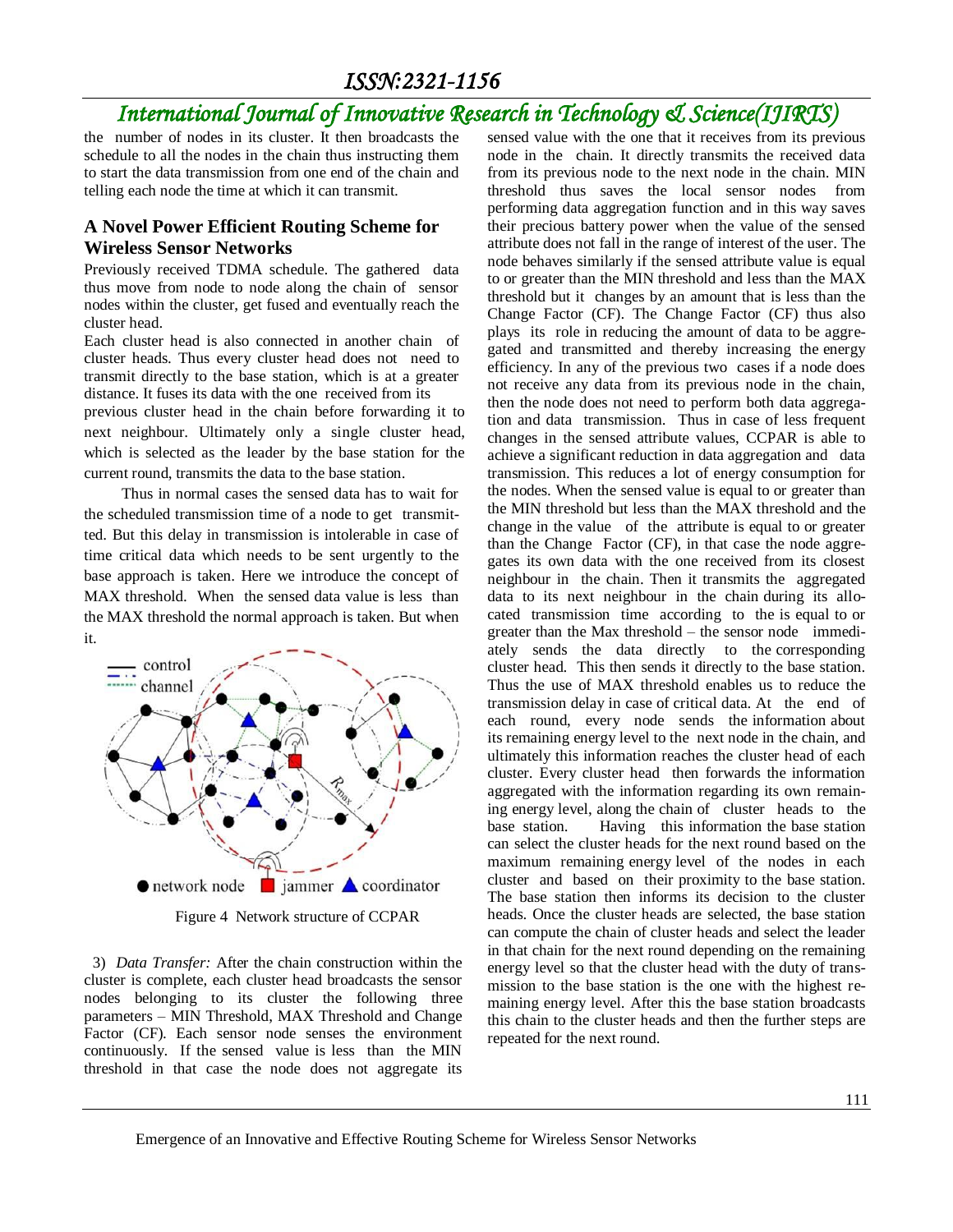## *International Journal of Innovative Research in Technology & Science(IJIRTS)*

III. SIMULATION AND RESULTS

We have carried out our simulations using  $OMNeT++ v3.2$ [17] simulation tool with the mobility framework. OMNeT++ is an object-oriented modular discrete event network simulator. In order to evaluate the protocols, we have set up a simulation environment consisting of 100 sensor nodes deployed randomly over a 100mX100m square area. The base station is fixed at (50,150) position and its distance to the closest node is 50 meters. It is also assumed that all the nodes begin with the same initial energy of .5 Joules. The transmission and receiving costs are calculated according to the transmission and receiving formulas of the radio model.

### **A Novel Power Efficient Routing Scheme for Wireless Sensor Networks**

Energy during the course of the simulation for transmission and reception. As the nodes have limited energy, they will exhaust their energy source after a certain time. A node is considered dead and therefore, becomes unable to transmit or receive for the rest of the simulation, once it runs out of energy.

From Fig. 5 and Fig. 6 we see that CCPAR outperforms other protocols in terms of both the longevity of the network and energy saving. The reduced power consumption of CCPAR is mainly due to the small transmit distances of most of the nodes as they need to transmit only to their closest neighbours in the chain instead of transmitting directly to the far away base station or cluster head, which was the case with LEACH [13], TEEN [18] and APTEEN [19]. Moreover, the concept of the chain of cluster heads relieves the cluster heads from the high power transmission to the base station as they need to transmit only to their next neighbour in the chain.





Vs. number of rounds

#### **PEGASIS APTEEN TEEN CCPAR**

And in each round, instead of multiple cluster heads transmitting directly to the distant base station, only one cluster head chosen according to the highest residual energy, takes the responsibility of this high power transmission. This helps the nodes in saving their energy which ultimately enhances the system lifetime.

CCPAR also relieves the sensor nodes from the workload related to cluster head selection as it is now the responsibility of the base station. The significant decrease in the number of data packets to be received by the cluster head and the even distribution of the data aggregation.

Figure 6 Performance results for power consumption Vs. time



In our simulation scenario the sensor nodes sense the varying temperatures in different regions. We have divided the entire simulation area into four quadrants. During each simulation run, each quadrant is assigned a random temperature between 0 degree Fahrenheit and 100 degree Fahrenheit every 5 seconds. For our experiment the MIN threshold is chosen to be 30 degree Fahrenheit and the MAX threshold is set at 70 degree Fahrenheit. The Change Factor (CF) is assigned the value of 3 degree Fahrenheit. We have compared the performance of the protocols on the basis of two parameters – percentage of node death and power consumption. The first parameter gives an idea of the overall lifetime of the network whereas the second parameter indicates the average energy dissipation per node over time as it performs various activities such as transmitting, receiving, sensing the environment, data aggregation etc.workload among all the sensor nodes in the cluster, help the cluster head in conserving its power and thereby increasing its lifetime. Instead of a single node acting as the cluster head for the entire duration and thus ending up its energy source quickly, in CCPAR the role of cluster head is assigned periodically to the different nodes based on the highest residual energy contained by a node. This ensures the even dissipation of power by all the nodes and therefore, increases their lifetime. In addition to that,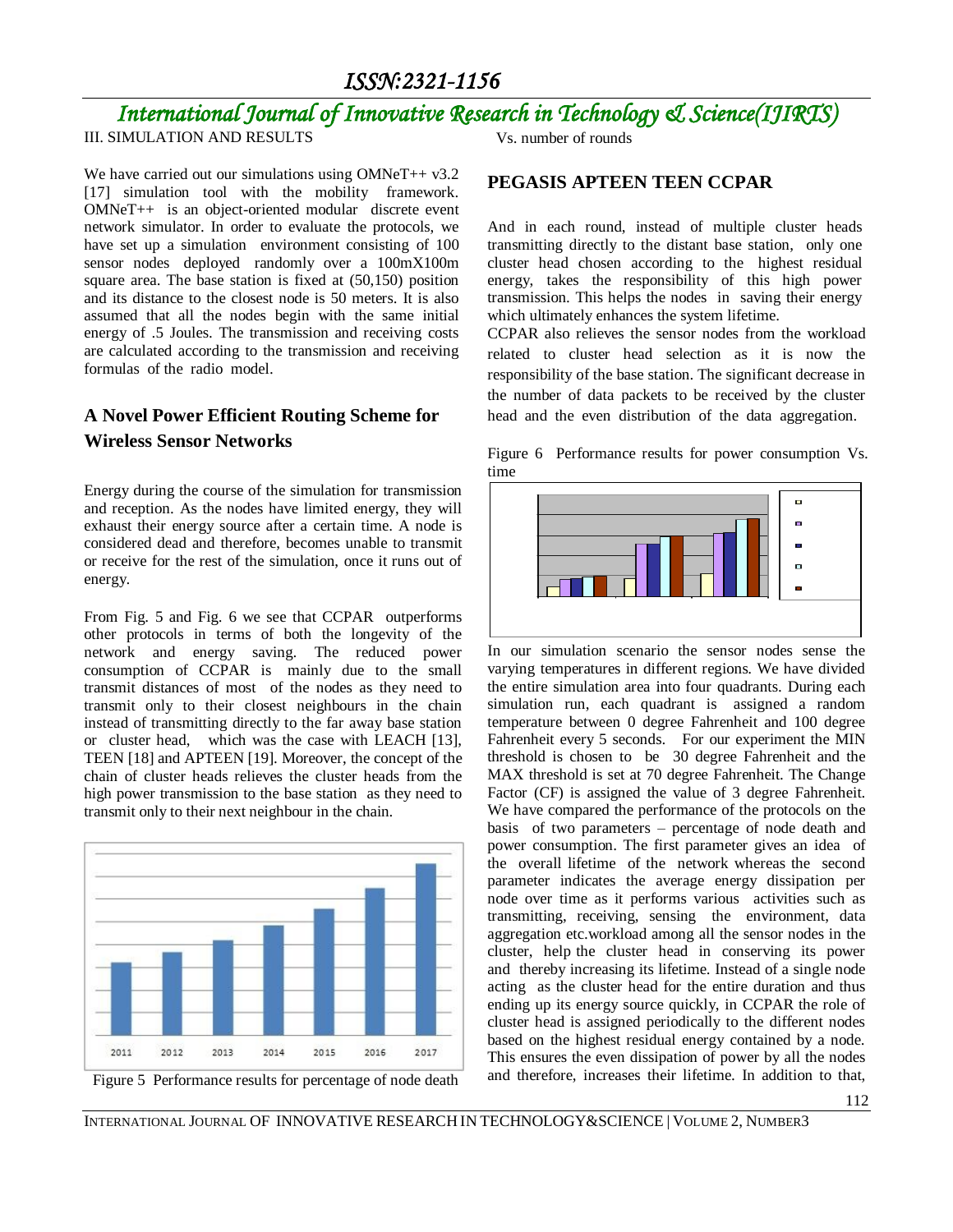## *International Journal of Innovative Research in Technology & Science(IJIRTS)*

the periodic assignment of the cluster head role also saves the nodes closest to the cluster head from early dying out due to the heavy burden of data aggregation and data transmission, as all the nodes now share this responsibility periodically. Our scheme also offers superior performance than PEGASIS [14]. This is attributed to the fact that multiple chains are constructed parallely in CCPAR which causes the chains to have smaller length than the single chain in PEGASIS. This reduces the amount of data to be aggregated and propagated along the chain which results in more savings in the power consumption of the nodes. The introduction of the concept of MIN threshold and Change Factor (CF) in CCPAR also helps in reducing the amount of data to be aggregated and transmitted when the sensed attribute value is not in the range of interest of the user or if there is little or no change in the sensed value. This further helps the nodes in retaining their power for a longer duration which ultimately increases the overall network lifetime. From Fig. 6 we also note that the power consumption increases with time. This is due to the fact that as time passes, nodes in the chain die. Consequently, the distance between two successive nodes in the chain also increases. This requires the nodes to spend higher energy to transmit the data packets along this greater transmission distance to the next node in the chain.

### **A Novel Power Efficient Routing Scheme for Wireless Sensor Networks**

### **IV**. **CONCLUIONS**

In this paper we have proposed a new power aware routing scheme – Clustered Chain based Power Aware Routing (CCPAR) which is a hierarchical clustered chain based scheme that provides greater reduction in power consumption and therefore, increased lifespan of the entire network. The basic idea of our scheme is that the nodes within a cluster are connected in a chain and each node receives from and transmits to the closest neighbours in the chain. The data thus move from node to node, get aggregated and ultimately reach the cluster head. A separate chain is also constructed which connects the cluster heads. Each cluster head thus transmits the data conservation and increased system lifetime, which makes it more suitable for wireless sensor networks.<sub>only to its next neighbour in this</sub> chain and in each round, instead of every cluster head transmitting to the base station only a single cluster head is selected on the basis of the highest residual energy to send the data to the base station.

CCPAR outperforms other protocols by providing advantages over them in several stages. The use of multitier architecture enables this scheme to cover a wider network area thus making it suitable for sensor networks deployed over larger region. The assignment of the cluster head selection function solely on the base station coupled

with the small transmit distances for most of the nodes, help the local sensors in saving their constrained energy resources. The use of the chain between the cluster heads and the transmission from a single cluster head to the base station in each round save the cluster heads from the high energy transmissions to the distant base stations. This, together with the even distribution of the data aggregation workload between all the local sensor nodes and the significant decrease in the number of data packets to be received by the cluster heads, protect the cluster heads from quickly dying out. In addition to that, the periodic assignment of the cluster head role to different nodes based on the highest residual energy also ensures the even dissipation of power by all the nodes. This effectively increases the longevity of the network. CCPAR offers superior performance over PEGASIS by constructing several short chains in different clusters and thus solving the problem of excessive delay in transmission experienced by the distant nodes in the chain due to the greater length of the single chain. Simultaneous formation of the multiple chains in different clusters also reduces the time for chain construction phase. The use of MIN threshold and Change Factor (CF) increases the energy efficiency of the nodes by reducing the amount of data to be aggregated and transmitted when the sensed attribute value is not in the range of interest of the user or if there is little or no change in the sensed value. The introduction of MAX threshold makes this scheme highly responsive and therefore well suited for time critical applications. By allowing the users to set a fresh set of values for the parameters in each round, CCPAR provides the users the flexibility to change these values in a way to control the power consumption. Based on the simulation results it is evident that CCPAR outperforms other protocols by providing greater energy

#### **REFERENCES**

[1] I.F. Akyildiz, W. Su, Y. Sankarasubramaniam, "A Survey on Sensor Networks", in IEEE Communications Magazine, 2002, 40(8), pp.102-114. [2] K. Sohrabi, J. Gao, V. Ailawadhi and G. Pottie,

"Protocols for Self-organization of a Wireless Sensor Network", in IEEE Personal Communications, vol. 7, Issue 5, 2000, pp. 16-27.

[3] R. Min et al., "Low power wireless sensor networks", in the Proceedings of International Conference on VLSI Design, Bangalore, India, January 2001.

[4] R.H. Katz, J.M. Kahn, K.S.J. Pister, "Mobile networking for International Conference on Mobile Computing and Networking (Mobicom'99), Seattle, WA, August 1999.